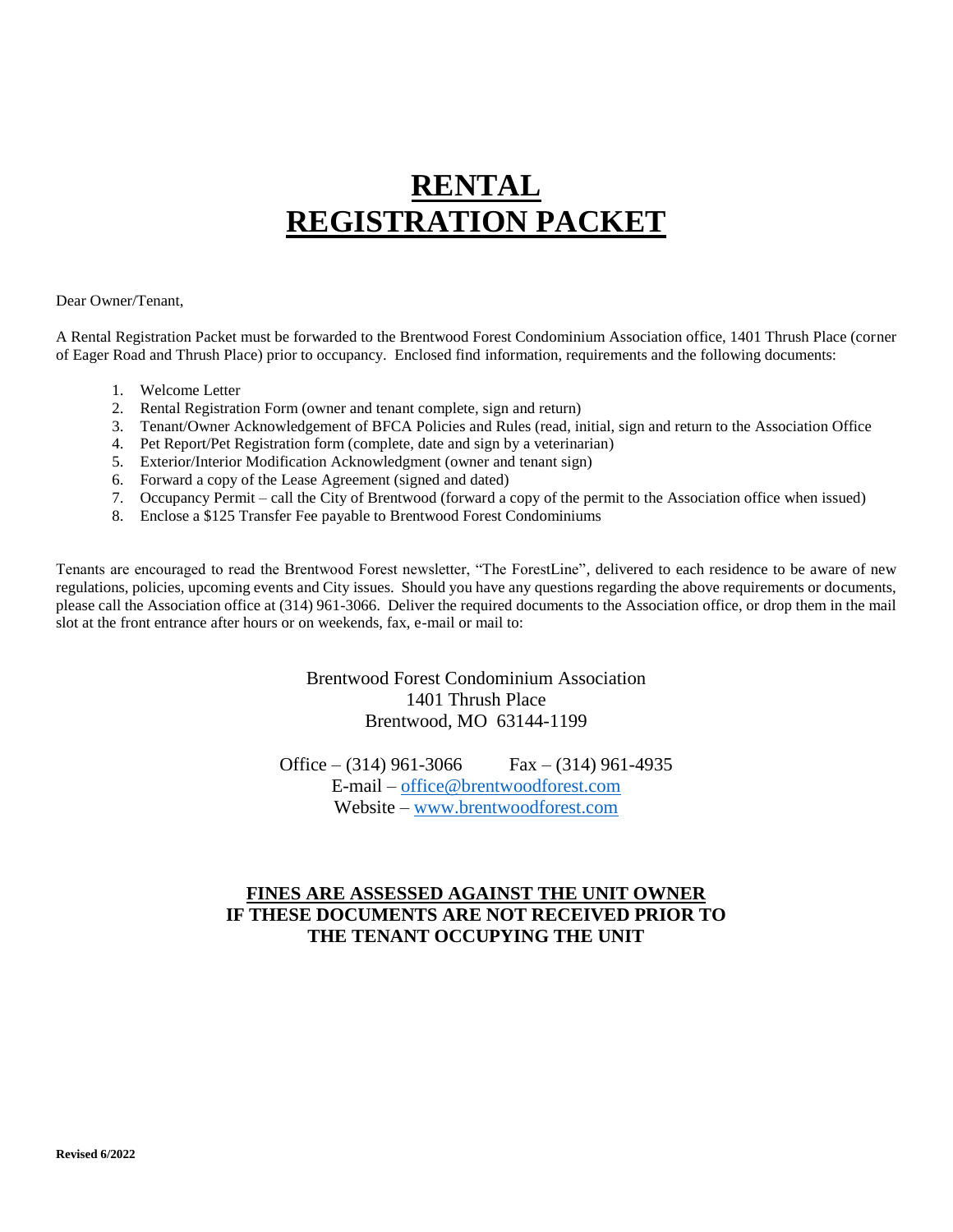### **Welcome to Brentwood Forest!**

The Board of Managers and Management of Brentwood Forest wish you a pleasant and leisurely condominium lifestyle during your residency. Brentwood Forest, formerly known as Audubon Park, was developed by Jefferson Savings and Loan between 1980 and 1987. Apartments built in the 1950's were converted into 1,425 condominiums offering first floor, second floor and townhome units.

The Brentwood Forest Association office hours are Monday through Friday between 7:30 a.m. and 4:00 p.m. The office is located at 1401 Thrush Place (corner of Eager Road and Thrush Place). For assistance or answers to questions, call the Association Office during office hours at (314) 961-3066, fax (314) 961-4935, e-mail office@brentwoodforest.com. Stop by the office or check the Brentwood Forest Condominium website at www.brentwoodforest.com.

Brentwood Forest houses a diverse group of individuals who enjoy a leisurely condominium lifestyle. Brentwood Forest is best known for its location, affordable housing, beautiful park-like setting, amenities, and activities for all ages and financial stability. New residents are encouraged to attend monthly Board of Managers Meetings held at the Brentwood Forest Clubhouse located at 9000 Wrenwood Lane at 6:00 p.m. on the last Tuesday of each month. Residents have an opportunity to voice their opinions to the Board regarding any concerns or issues. Come meet the ten elected Board Members, your two Board Representatives, Association Managers and Brentwood Forest Owners and Tenants.

The Brentwood Forest newsletter, the "ForestLine", is delivered to each residence and mailed to off-site owners. The newsletter is the Association's official method of notifying the owners and tenants of policies, current projects, recreational events, changes, ads, City of Brentwood happenings and other topics of interest. Please visit us at www.brentwoodforest.com.

Amenities available for your enjoyment include a beautiful clubhouse with two party rooms for special events available to owners at current rental rates. The owner must sign for their tenants to use this facility. Brentwood Forest has two swimming pools, two tennis courts, a nature trail and beautiful Lake Jefferson…with two fountains. A laundry facility is located behind 1614 High School Drive or off Wrenwood Lane at Thrush Terrace across from Lake Jefferson. There is also an extra-large washer and dryer available to clean and dry bulky items, such as: comforters, rugs etc. The laundry facility is available from 7:30 a.m. to 10:00 p.m.

Brentwood Forest provides a maintenance service to assist owners/tenants with household repairs for a fee. Tenants must have approval from the owner before any work may be performed. Services may include: plumbing leaks, faucet replacements, install window glass with broken seals, repair or replace door locks, closet door adjustments, replace rubber washer hoses with steel reinforced hoses (required by the City of Brentwood), install ceiling fans on existing fixtures, window treatments, hang pictures, weatherstripping, etc. Brentwood Forest replaces broken/rusted mailboxes and burned out light bulbs at the entrance doors only upon request. For your safety and to deter crime, Brentwood Forest and the Brentwood Police Department encourage residents to keep exterior lights on after dark.

The owner and tenants are responsible to read the Brentwood Forest Declaration and By-Laws and the Brentwood Forest Rules, Regulations and Fine Policies prior to signing these required documents so that you enjoy a leisurely lifestyle.

Brentwood Forest is a premier condo community and we hope your experience is enjoyable.

### **Brentwood Forest Condominium Association**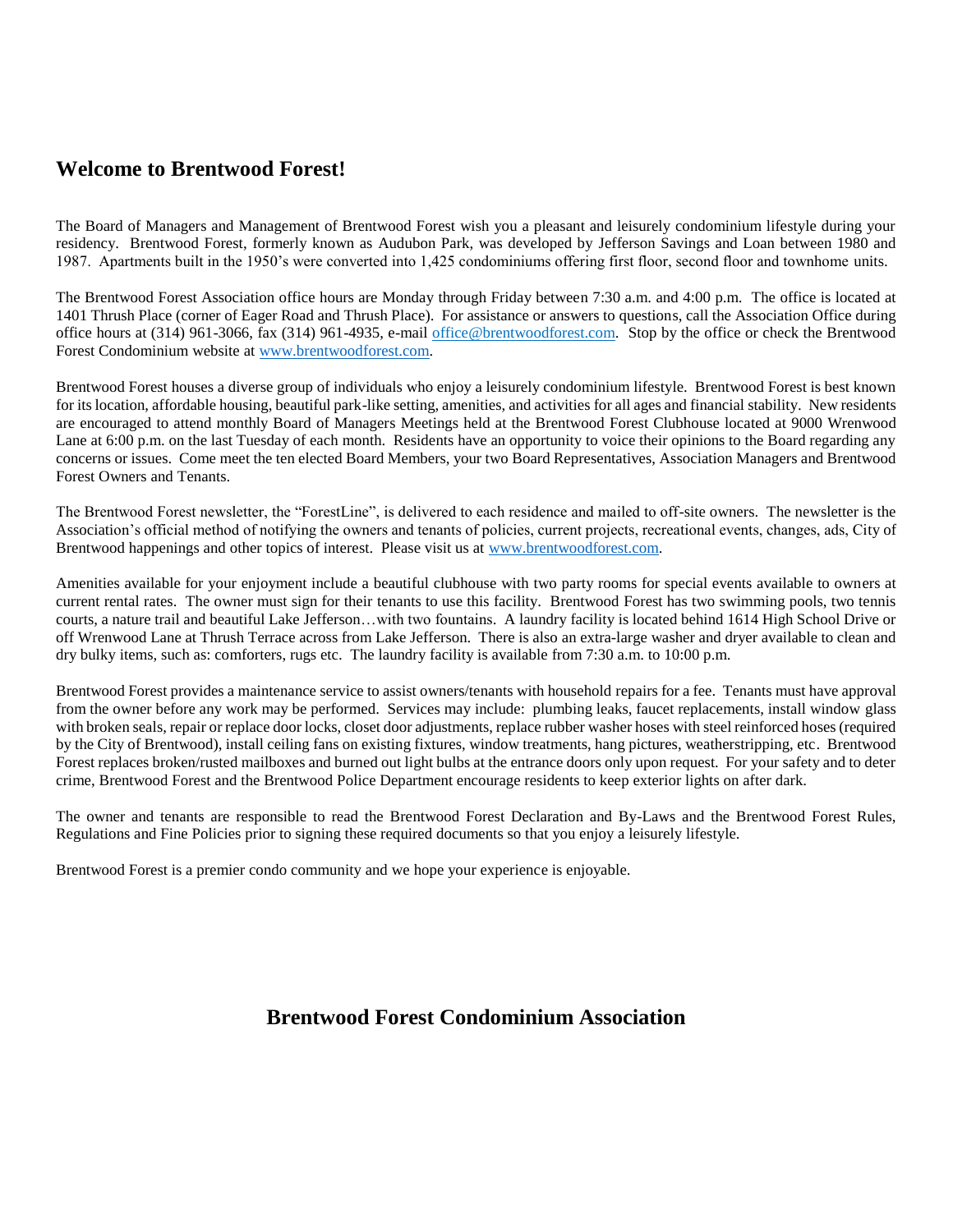# **BRENTWOOD FOREST CONDOMINIUM ASSOCIATION**

# **RENTAL REGISTRATION FORM**

|                                                                |                                               |        | Move In Date                                                                                                                                                                                                                                                              |                              |       |  |
|----------------------------------------------------------------|-----------------------------------------------|--------|---------------------------------------------------------------------------------------------------------------------------------------------------------------------------------------------------------------------------------------------------------------------------|------------------------------|-------|--|
| Lease Term__________Yr.                                        | Rent with the option to Purchase Yes () No () |        |                                                                                                                                                                                                                                                                           |                              |       |  |
| Tenant is related to owner $Yes( ) No( )$                      |                                               |        |                                                                                                                                                                                                                                                                           |                              |       |  |
|                                                                | Print – Legal Name of Tenant                  |        |                                                                                                                                                                                                                                                                           | Print – Legal Name of Tenant |       |  |
| Cell #                                                         | Work #                                        |        | Cell #                                                                                                                                                                                                                                                                    | Work #                       |       |  |
|                                                                |                                               |        |                                                                                                                                                                                                                                                                           |                              |       |  |
|                                                                |                                               |        |                                                                                                                                                                                                                                                                           |                              |       |  |
|                                                                |                                               |        |                                                                                                                                                                                                                                                                           |                              |       |  |
|                                                                |                                               |        | Pet Yes ( $) - No$ () A Pet Application form <b>must</b> be signed and dated stating if you do or do not have a pet.                                                                                                                                                      |                              |       |  |
| the premises, no wrecked or unlicensed vehicles are permitted. |                                               |        | All vehicles and license plate numbers and any changes are REQUIRED to be on file with the Association office. No large trucks,<br>mobile homes, trailers, boats, sea doo, canoes, commercial vehicles, pods or advertisement is permitted. Vehicles may not be stored on |                              |       |  |
| License Plate #                                                | <b>State</b>                                  | Make   | Model<br><u> 1989 - Andrea Barbara, poeta espainiar al propinsi establecidad en la propinsi establecidad en la propinsi e</u>                                                                                                                                             | Year                         | Color |  |
| Tenant's Signature                                             |                                               | Date   | Tenant's Signature                                                                                                                                                                                                                                                        |                              | Date  |  |
| <b>Owner Complete:</b>                                         |                                               |        |                                                                                                                                                                                                                                                                           |                              |       |  |
| Owner's Signature                                              | Date                                          |        | Owner's Signature                                                                                                                                                                                                                                                         |                              | Date  |  |
| Off-site Address                                               |                                               |        |                                                                                                                                                                                                                                                                           |                              |       |  |
| Work #                                                         |                                               | Cell # |                                                                                                                                                                                                                                                                           | Home #                       |       |  |
| E-mail Address                                                 |                                               |        | E-mail Address                                                                                                                                                                                                                                                            |                              |       |  |
|                                                                |                                               |        |                                                                                                                                                                                                                                                                           |                              |       |  |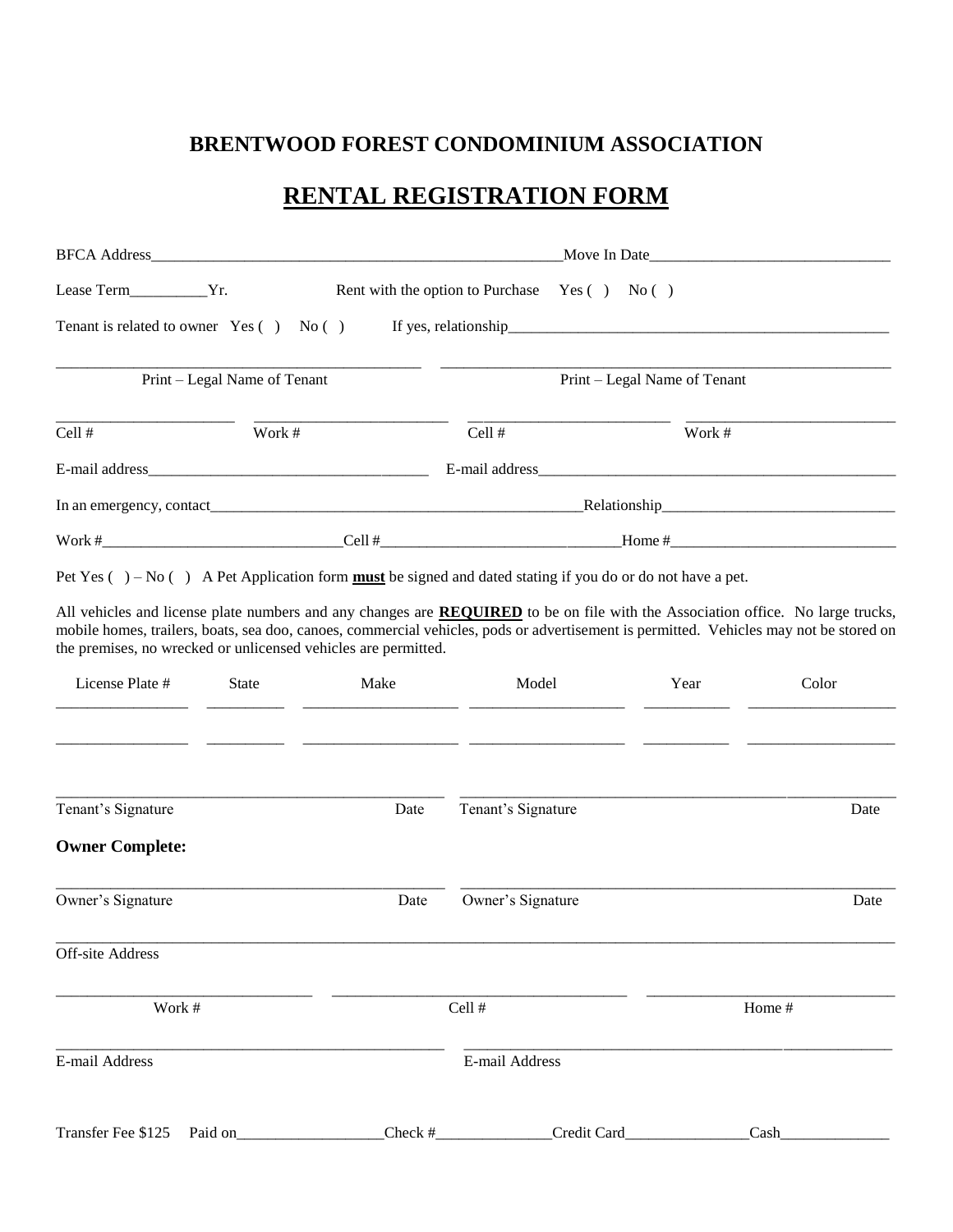## TENANTS & OWNER'S ACKNOWLEDGMENT OF BRENTWOOD FOREST'S POLICIES AND RULES

The Condominium Association is responsible for the maintenance of the exterior of the buildings and grounds. The Board of Managers oversees the operations of the Association, financial status and ongoing improvements of the buildings and grounds. Brentwood Forest provides an interior **maintenance service** to assist owners upon request, for a fee, for repairs, such as: door lock/window pane or repair/replace a garbage disposal, fix plumbing leaks, closet door adjustment, hang blinds/mirrors, toilet repairs, and installation of steel reinforced washing machine hoses (required by the City of Brentwood to prevent a potential flood or damage to your condo or neighbor's home). Service fees are \$70 an hour plus materials with a minimum \$30 charge. Call the Association office for a quote or to schedule an appointment for service. Tenants must have approval from the owner before any work can be performed.

The **Master Insurance Policy**, covers the exterior of the buildings and units as well as liability coverage. This insurance is on a replacement cost basis with a **\$10,000** deductible per occurrence, for all losses except earthquake. The Earthquake deductible is estimated at \$500 per unit.

**Tenants** are responsible to obtain insurance coverage for their personal property and liability coverage. Call your insurance agent to obtain adequate insurance coverage to protect yourself in the event of an unforeseen catastrophe. Owners are responsible to have adequate coverage for losses on the interior of the unit.\_\_\_\_\_\_\_\_\_\_

Unit owner/tenant is responsible to notify the Association office of any **occupancy changes**, phone numbers, vehicle or license plate changes, e-mail address, etc. and to forward a **Rental Packet or Resident Update form** to avoid a fine and/or loss of privileges for changes that are not reported to the Association office. (BF Rules, Regulations and Fine Policies booklet).

Any item that solely serves a particular unit including, but not limited to, water heaters, furnaces, air conditioning equipment, fireplace flues and exhaust fans, etc. shall be the responsibility of the unit owner to maintain and repair. The Association replaces **light bulbs** at the front entrance and damaged **mailboxes** upon request. Mailbox lids should be kept closed to prevent rust and to protect your mail if it rains or snows.

Unless a particular policy sets forth a specific fine for an offense, the following Standard Fine Schedule will be used when the Declaration and By-Laws, Rules, Regulations or other offenses are brought to the attention of the Association.

| 1 <sup>st</sup> Offense                         | Written warning letter (optional, for serious offenses)                                                                                     |
|-------------------------------------------------|---------------------------------------------------------------------------------------------------------------------------------------------|
| $2nd$ Offense                                   | \$100 fine for same issue as $1st$ offense.                                                                                                 |
| $3rd$ Offense $&$<br><b>Subsequent Offenses</b> | \$200 fine and loss of privileges for one year and a \$300 fine for each<br>violation thereafter of same issue as first and second offense. |

Fines and Procedures for Certain Offenses: Some rules and policies have specific fines and procedures contained in the policy. In that event, the fines and procedures in those policies will be applicable instead of the ones set forth herein.

Fines may be appealed by forwarding a written letter to the Association office within twenty (20) days from the date of the notice requesting a hearing before the Board of Managers.\_\_\_\_\_\_\_\_\_\_

Brentwood Forest condos may not be used as a **hotel, Airbnb or similar sites**, to house unit owner's **employees** or **business associates** for a short duration and no unit owner shall charge a fee for occupancy of the unit in less than one (1) month increments or subdivide the unit into more than one  $(1)$  living unit.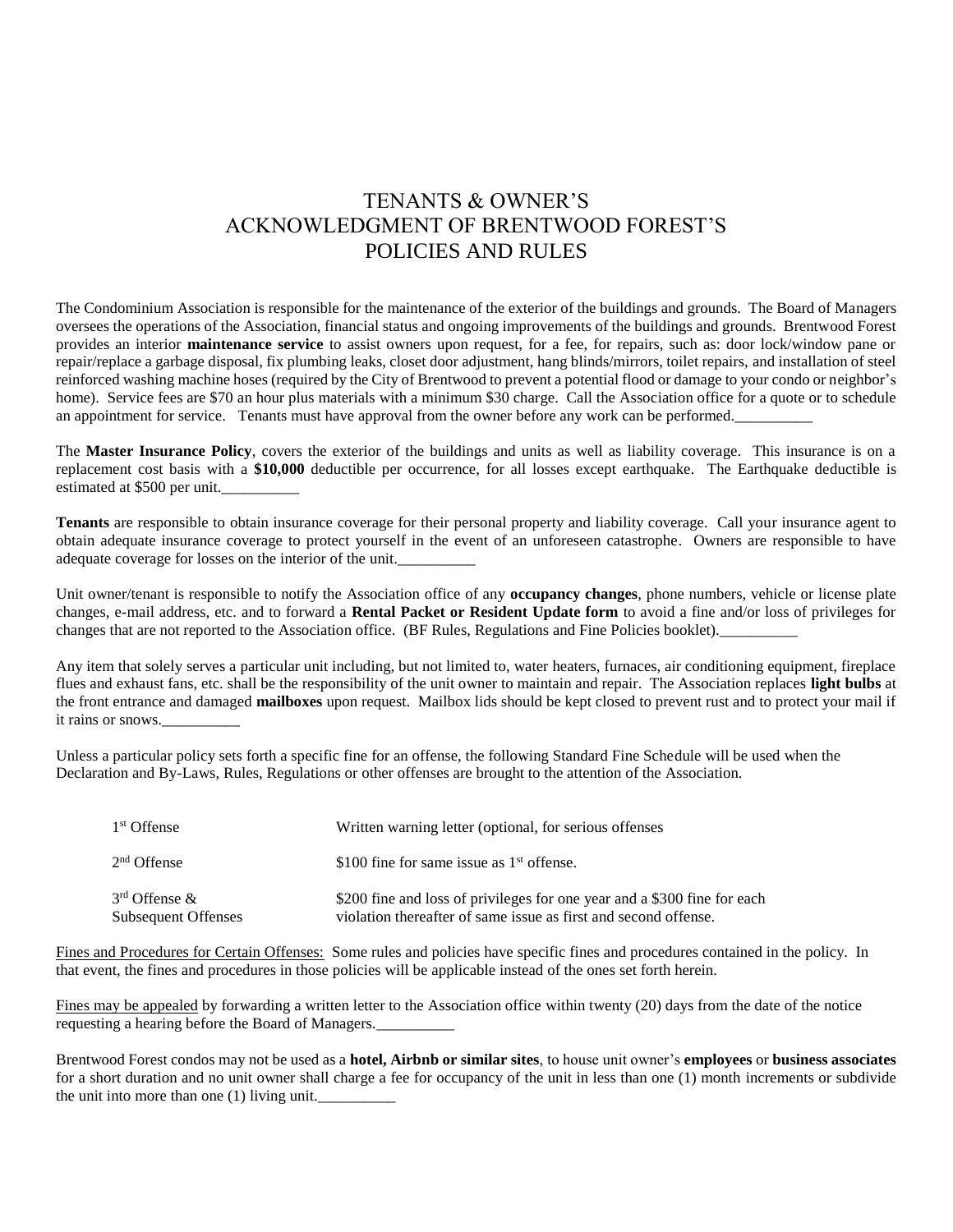I/we, owner/tenant of\_\_\_\_\_\_\_\_\_\_\_\_\_\_\_\_\_\_\_\_\_\_\_\_\_\_\_\_\_\_\_\_\_\_\_\_\_\_\_\_\_\_\_\_\_\_\_\_\_\_\_\_\_\_\_\_\_\_\_\_\_\_\_\_\_\_\_\_\_\_\_\_\_\_\_\_\_\_\_\_\_\_\_\_\_\_\_\_\_\_\_

located in Brentwood Forest Condominiums understand the above policies and rules and my/our signatures certify that I/we have read and agree to follow the Declaration & By-Laws and the Brentwood Forest Rules, Regulation and Fine Policies

| <b>Tenant Signature</b>                                                                                                                                                                                                        |        | Date   | <b>Tenant Signature</b> | Date     |
|--------------------------------------------------------------------------------------------------------------------------------------------------------------------------------------------------------------------------------|--------|--------|-------------------------|----------|
| Work #                                                                                                                                                                                                                         | Cell # | Home # | Work #                  | Cell #   |
| E-mail Address entrance and the series of the series of the series of the series of the series of the series of the series of the series of the series of the series of the series of the series of the series of the series o |        |        | E-mail Address          |          |
|                                                                                                                                                                                                                                |        |        |                         |          |
| Work $\#$                                                                                                                                                                                                                      |        |        |                         | $Cell$ # |
| E-mail Address and the state of the state of the state of the state of the state of the state of the state of the state of the state of the state of the state of the state of the state of the state of the state of the stat |        |        |                         |          |

### **COMPLETE, SIGN, DATE AND RETURN TO:**

**BRENTWOOD FOREST ASSOCIATION OFFICE 1401 Thrush Place Brentwood, MO 63144**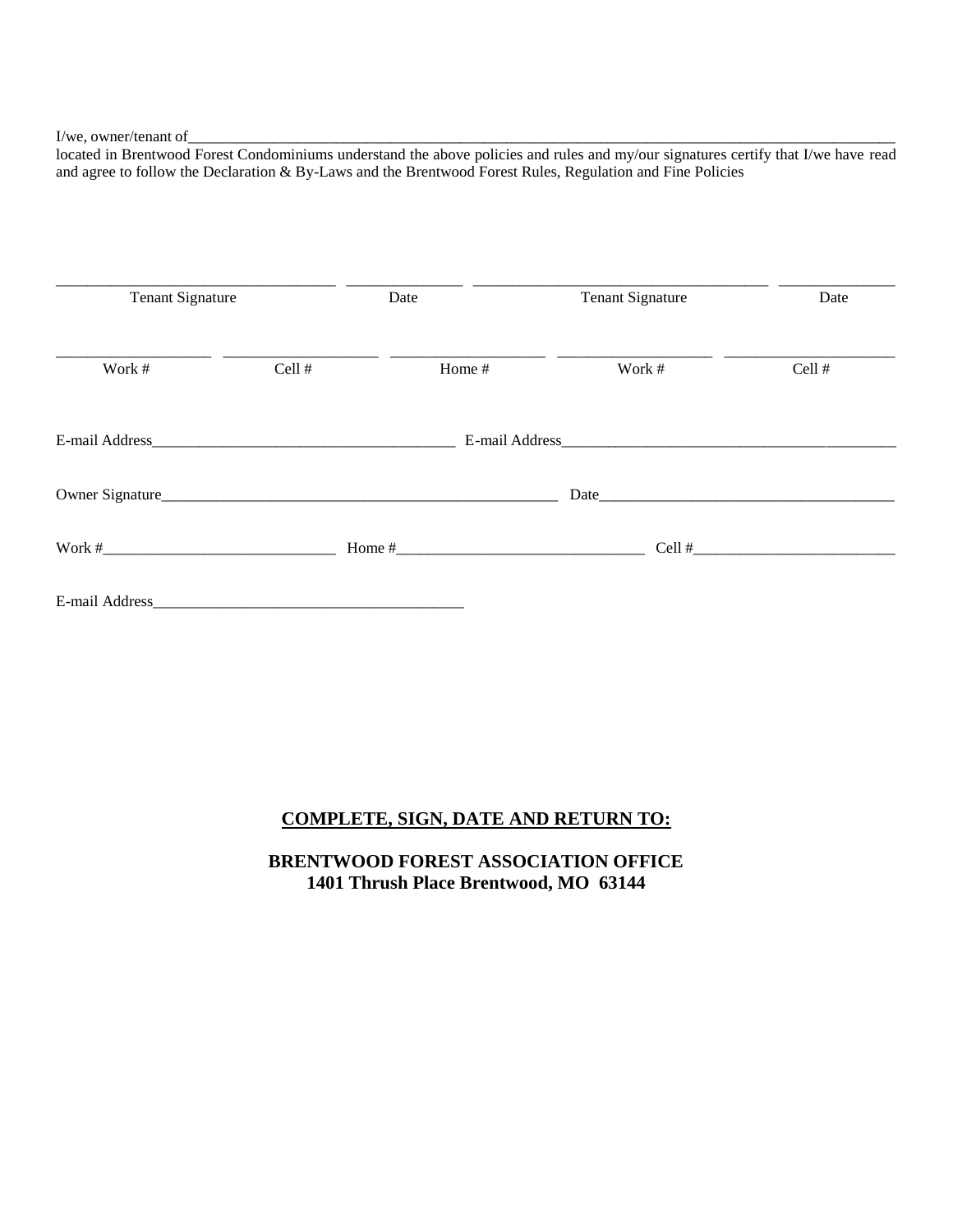#### **PET REGISTRATION**

**(Must be completed – Pet or No Pet)**

| Name                                    |      |             | BF Address and the state of the state of the state of the state of the state of the state of the state of the state of the state of the state of the state of the state of the state of the state of the state of the state of |             |             |  |
|-----------------------------------------|------|-------------|--------------------------------------------------------------------------------------------------------------------------------------------------------------------------------------------------------------------------------|-------------|-------------|--|
| Work Number                             |      | Cell Number |                                                                                                                                                                                                                                |             | Home Number |  |
| $NO$ PET $( )$                          | Date |             | Signature of Resident                                                                                                                                                                                                          | Owner $( )$ | Tenant ()   |  |
| $PET$ ()<br>╰                           |      |             |                                                                                                                                                                                                                                |             |             |  |
| PET REGISTRATION & PET APPROVAL REQUEST |      |             |                                                                                                                                                                                                                                |             |             |  |

Review the following pet regulations:

- If the estimated weight exceeds 40 lbs. when fully grown, there will be a one-time additional fine of **\$250**
- $\triangle$  A Pet Application form is required to be completed by veterinarian prior to the pet(s) occupancy
- Attach a current photo of your pet. BFCA may request to take a picture of the pet at their discretion
- Forward a pet application fee **(1 Pet \$35 – 2 Pets \$50)** payable to Brentwood Forest Condominiums
- Fines are assessed for unapproved and unregistered pets and pet violations
- Pet owner agrees to abide by the BFCA Pet Rules and Regulations and the City of Brentwood Pet Ordinances

#### **MY SIGNATURE ABOVE AUTHORIZES THE VETERINARIAN TO COMPLETE THE FOLLOWING INFORMATION**

| Pet #1 $\log$ ( ) Cat ( ) – Male ( ) Female ( )<br>Pet's Age Pet Occupancy Date<br>Neutered Yes () No ()<br>Shots: Rabies 1 year () 3 year ()                            | Pet #2 $\log$ ( ) Cat ( ) – Male ( ) Female ( )<br>Neutered Yes () No ()<br>Shots: Rabies 1 year () 3 year () |      |  |
|--------------------------------------------------------------------------------------------------------------------------------------------------------------------------|---------------------------------------------------------------------------------------------------------------|------|--|
| Animal Hospital/Clinic                                                                                                                                                   | Address                                                                                                       |      |  |
| Veterinarian's Signature                                                                                                                                                 | Phone #                                                                                                       | Date |  |
| The information provided is accurate to the best of your knowledge and the pet owner will abide by the Pet Policy. See Appendix #3<br>in the Rules & Regulations Booklet |                                                                                                               |      |  |
| <b>Owner/Tenant Signature</b>                                                                                                                                            | Date                                                                                                          |      |  |
|                                                                                                                                                                          |                                                                                                               |      |  |
| Revised 1/1/2017                                                                                                                                                         |                                                                                                               |      |  |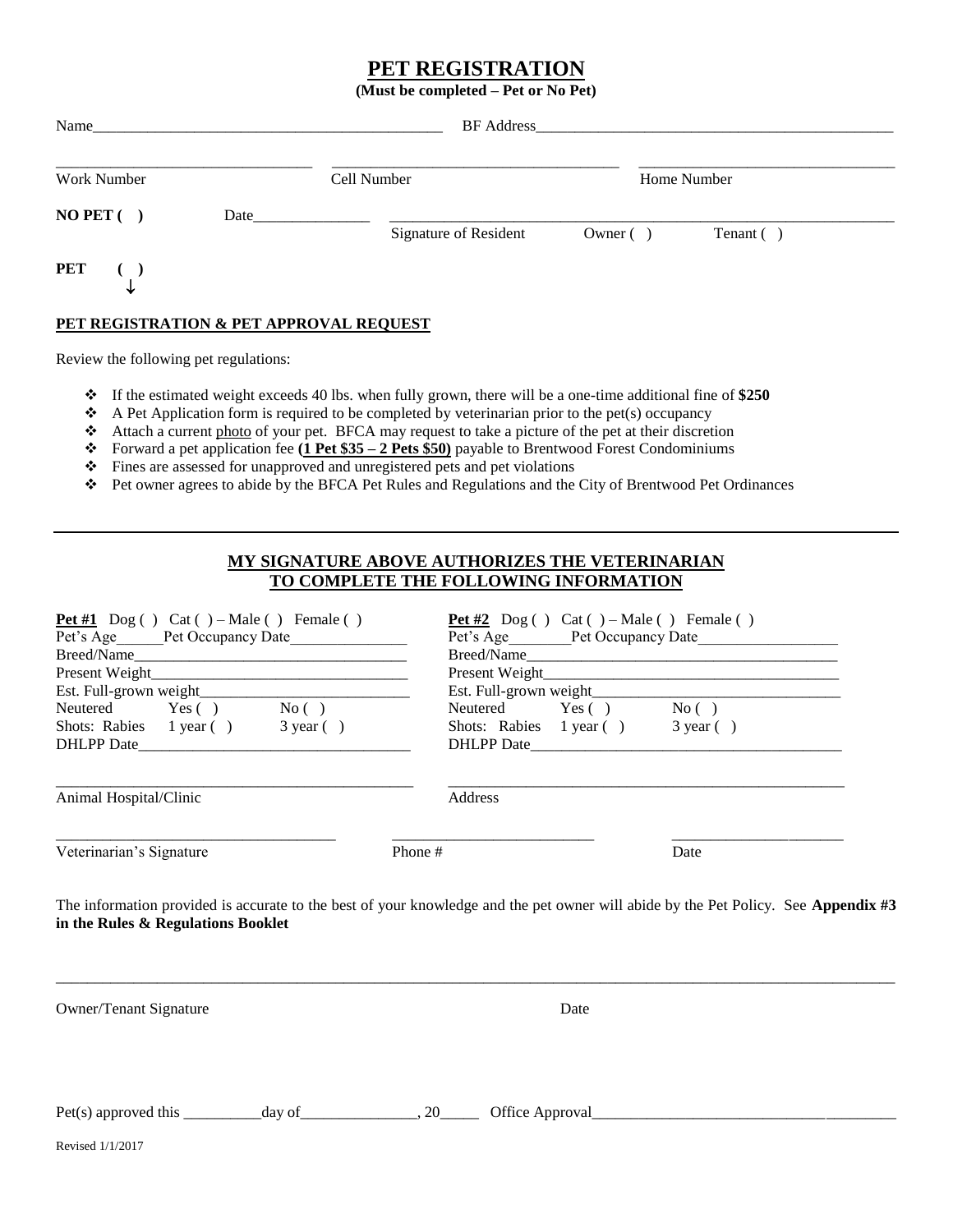# **BRENTWOOD FOREST CONDOMINIUM EXTERIOR MODIFICATION POLICY ACKNOWLEDGMENT**

I/we Owner, \_\_\_\_\_\_\_\_\_\_\_\_\_\_\_\_\_\_\_\_\_\_\_\_\_\_\_\_\_\_\_\_\_\_\_\_\_\_\_\_\_ \_\_\_\_\_\_\_\_\_\_\_\_\_\_\_\_\_\_\_\_\_\_\_\_\_\_\_\_\_\_\_\_\_\_\_\_\_\_\_\_\_\_\_\_\_\_\_\_\_\_\_and

Tenant\_\_\_\_\_\_\_\_\_\_\_\_\_\_\_\_\_\_\_\_\_\_\_\_\_\_\_\_\_\_\_\_\_\_\_\_\_\_\_\_\_\_\_\_\_\_ \_\_\_\_\_\_\_\_\_\_\_\_\_\_\_\_\_\_\_\_\_\_\_\_\_\_\_\_\_\_\_\_\_\_\_\_\_\_\_\_\_\_\_\_\_\_\_\_\_\_\_

Regarding a condominium located in Brentwood Forest known and numbered as:

\_\_\_\_\_\_\_\_\_\_\_\_\_\_\_\_\_\_\_\_\_\_\_\_\_\_\_\_\_\_\_\_\_\_\_\_\_\_\_\_\_\_\_\_\_\_\_\_\_\_\_\_\_\_\_\_\_\_\_\_\_\_\_\_\_\_\_\_\_\_\_\_\_\_\_\_\_\_\_\_\_\_\_\_\_\_\_\_\_ Brentwood Forest Unit Address

hereby understand that any change to the exterior of the building (deck/patio extension/gate/bench seat, etc., storm door, greenhouse windows, replacement windows, radon mitigation systems or any other exterior change requires prior approval from the Board of Managers/Brentwood Forest Condominium Association. I also understand that the owner is responsible for all expenses to reinstate the unapproved modification, and/or maintenance, correction, fines and attorney fee assessed, if any, for unapproved exterior or interior modifications.

Owner(s) Date

\_\_\_\_\_\_\_\_\_\_\_\_\_\_\_\_\_\_\_\_\_\_\_\_\_\_\_\_\_\_\_\_\_\_\_\_\_\_\_\_\_\_\_\_\_\_\_\_\_\_\_\_ \_\_\_\_\_\_\_\_\_\_\_\_\_\_\_\_\_\_\_\_\_\_\_\_\_\_\_\_\_\_\_\_\_\_\_\_\_\_\_\_\_\_\_\_\_\_\_\_\_\_\_\_\_\_

Tenant(s) Date

\_\_\_\_\_\_\_\_\_\_\_\_\_\_\_\_\_\_\_\_\_\_\_\_\_\_\_\_\_\_\_\_\_\_\_\_\_\_\_\_\_\_\_\_\_\_\_\_\_\_\_\_ \_\_\_\_\_\_\_\_\_\_\_\_\_\_\_\_\_\_\_\_\_\_\_\_\_\_\_\_\_\_\_\_\_\_\_\_\_\_\_\_\_\_\_\_\_\_\_\_\_\_\_\_\_\_